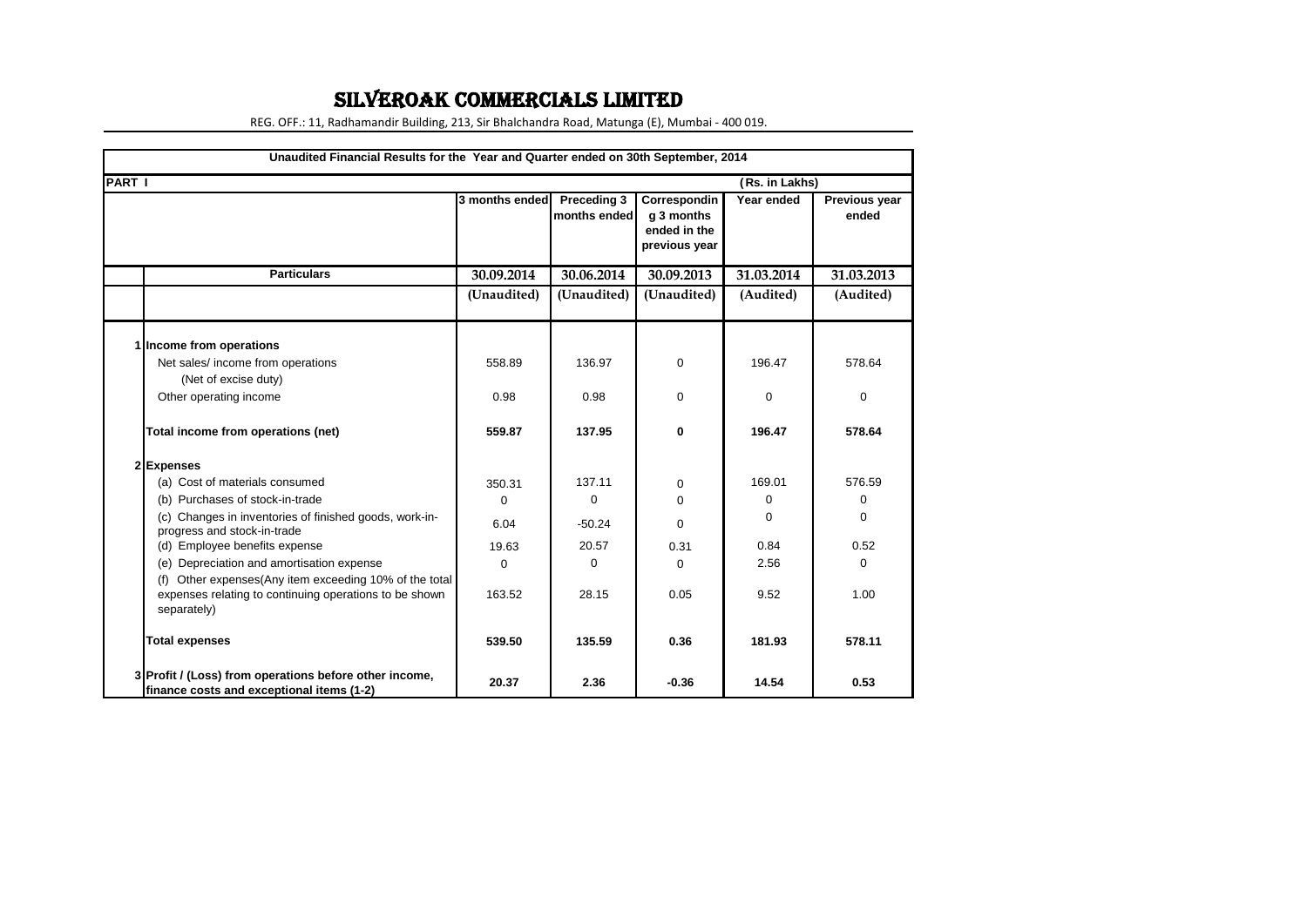| 4 Other income                                                                                                               | 0        |          | $\mathbf 0$ | $\mathbf 0$ | $\Omega$ |
|------------------------------------------------------------------------------------------------------------------------------|----------|----------|-------------|-------------|----------|
| 5 Profit / (Loss) from ordinary activities before finance<br>costs and exceptional items $(3 + 4)$                           | 20.37    | 2.36     | $-0.36$     | 14.54       | 0.53     |
| <b>6</b> Finance costs                                                                                                       | 14.74    | 0.62     | $\Omega$    | 3.17        | $-0.04$  |
| 7 Profit / (Loss) from ordinary activities after finance<br>costs but before exceptional items $(5 + 6)$                     | 5.63     | 1.74     | $-0.36$     | 11.37       | 0.49     |
| 8 Exceptional items                                                                                                          | 0        | $\Omega$ | 0           | $-330$      | $\Omega$ |
| 9 Profit / (Loss) from ordinary activities before tax<br>$(7 + 8)$                                                           | 5.63     | 1.74     | $-0.36$     | $-318.63$   | 0.49     |
| 10 Tax expense                                                                                                               | $\Omega$ | $\Omega$ | $\Omega$    | 4.13        | $\Omega$ |
| 11 Net Profit / (Loss) from ordinary activities after tax (9 +<br>10)                                                        | 5.63     | 1.74     | $-0.36$     | $-322.76$   | 0.49     |
| 12 Extraordinary items (net of tax expense)                                                                                  | $\Omega$ | $\Omega$ | $\Omega$    | 0           | $\Omega$ |
| 13 Net Profit / (Loss) for the period (11 $\pm$ 12)                                                                          | 5.63     | 1.74     | $-0.36$     | $-322.76$   | 0.49     |
| 14 Share of profit / (loss) of associates*                                                                                   | 0        | $\Omega$ | 0           | $\mathbf 0$ | $\Omega$ |
| 15 Minority interest *                                                                                                       | $\Omega$ | $\Omega$ | 0           | 0           | $\Omega$ |
| 16 Net Profit / (Loss) after taxes, minority interest and<br>share of profit / (loss) of associates (13 $\pm$ 14 $\pm$ 15) * | 5.63     | 1.74     | $-0.36$     | $-322.76$   | 0.49     |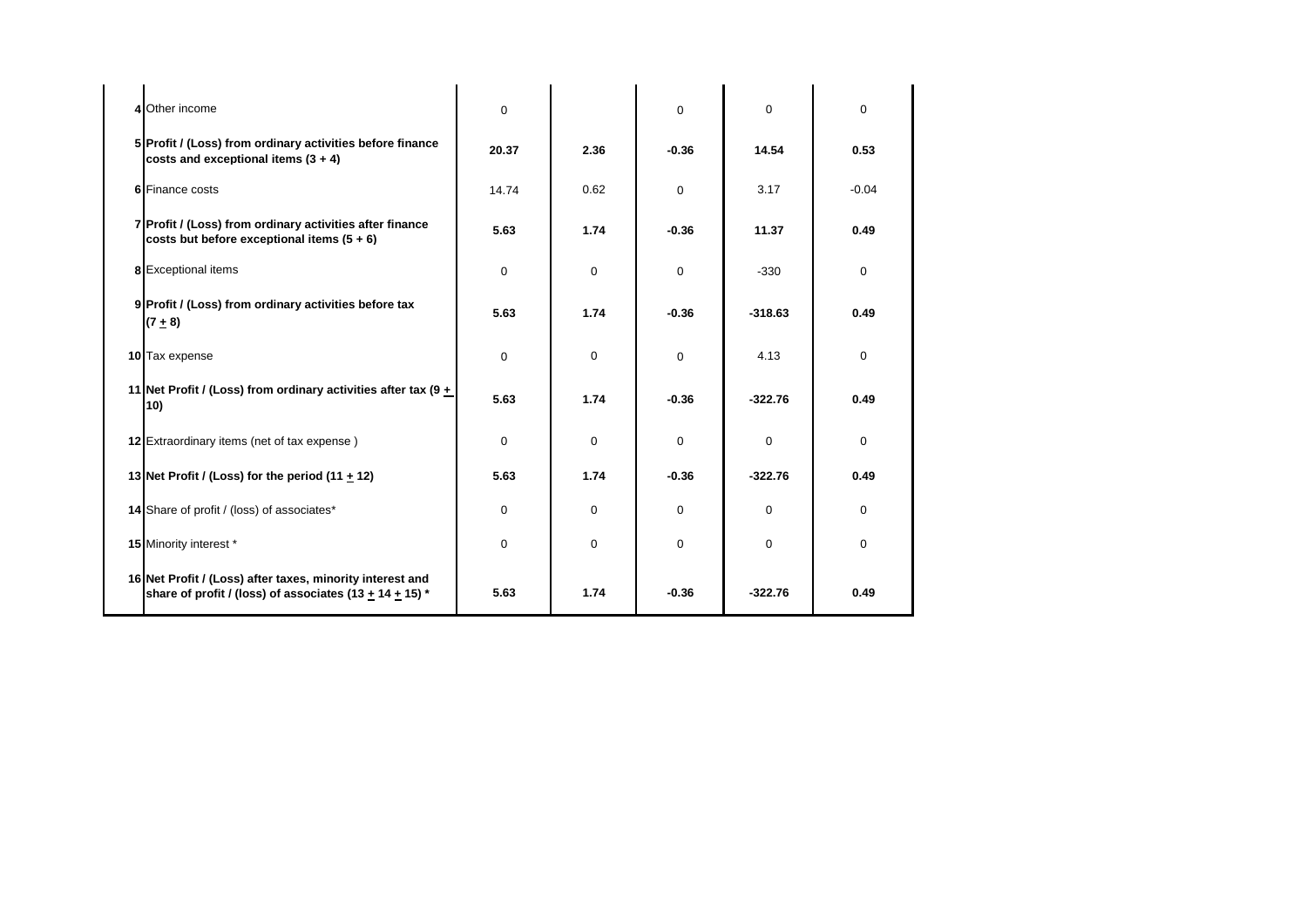| 17 Paid-up equity share capital<br>(Face Value of the Share shall be indicated)                                  | 275          | 275          | 275                | 275                  | 275          |
|------------------------------------------------------------------------------------------------------------------|--------------|--------------|--------------------|----------------------|--------------|
| <b>18</b> Reserve excluding Revaluation Reserves as per balance<br>sheet of previous accounting year             | 58.98        | $-268.68$    | 51.61              | $-270.41$            | 52.35        |
| Earnings per share (before extraordinary items)<br>(of Rs. 1-each) (not annualised):<br>(a) Basic<br>(b) Diluted | 0.20<br>0.20 | 0.06<br>0.06 | $-0.01$<br>$-0.01$ | $-11.74$<br>$-11.74$ | 0.02<br>0.02 |
| Earnings per share (after extraordinary items)<br>(of Rs. 1-each) (not annualised):<br>(a) Basic                 | 0.20         | 0.06         | $-0.01$            | $-11.74$             | 0.02<br>0.02 |
|                                                                                                                  | (b) Diluted  | 0.20         | 0.06               | $-0.01$              | $-11.74$     |